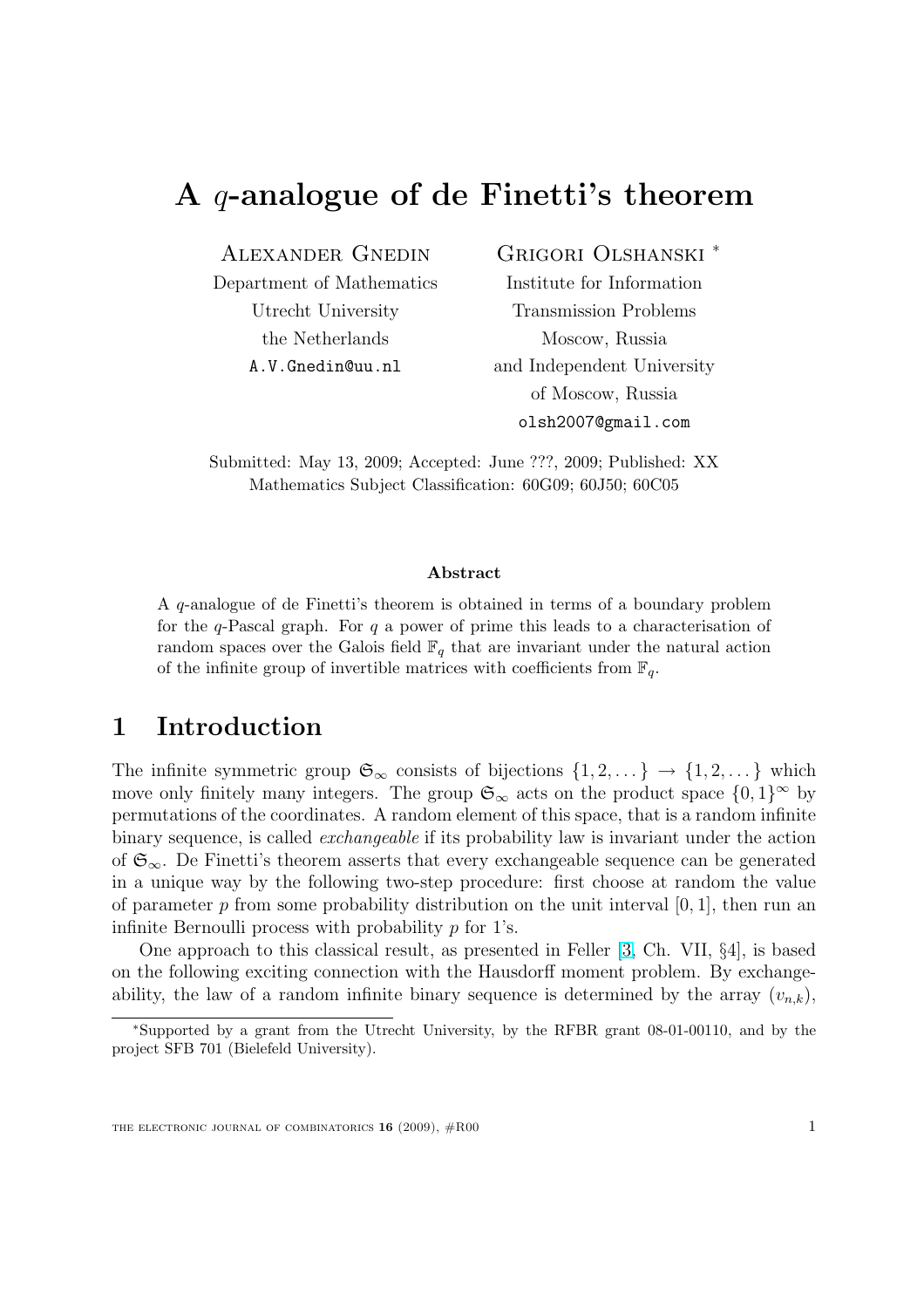<span id="page-1-0"></span>where  $v_{n,k}$  equals the probability of every initial sequence of length n with k 1's. The rule of addition of probabilities yields the backward recursion

$$
v_{n,k} = v_{n+1,k} + v_{n+1,k+1}, \quad 0 \le k \le n, \ n = 0, 1, \dots,
$$
\n<sup>(1)</sup>

which readily implies that the array can be derived by iterated differencing of the sequence  $(v_{n,0})_{n=0,1,...}$ . Specifically, setting

$$
u_l^{(k)} = v_{l+k,k}, \qquad l = 0, 1, \dots, \quad k = 0, 1, \dots,
$$
\n(2)

and denoting by  $\delta$  the difference operator acting on sequences  $u = (u_l)_{l=0,1,\dots}$  as

$$
(\delta u)_l = u_l - u_{l+1},
$$

the recursion (1) can be written as

$$
u^{(k)} = \delta u^{(k-1)}, \qquad k = 1, 2, \dots
$$
 (3)

Since  $v_{n,k} \geq 0$ , the sequence  $u^{(0)}$  must be completely monotone, that is, componentwise

$$
\underbrace{\delta \circ \cdots \circ \delta}_{k} u^{(0)} \geq 0, \qquad k = 0, 1, \ldots,
$$

but then Hausdorff's theorem implies that there exists a representation

$$
v_{n,k} = u_{n-k}^{(k)} = \int_{[0,1]} p^k (1-p)^{n-k} \mu(\mathrm{d}p) \tag{4}
$$

with uniquely determined probability measure  $\mu$ . De Finetti's theorem follows since  $v_{n,k} =$  $p^{k}(1-p)^{n-k}$  for the Bernoulli process with parameter p. See [1] for other proofs and extensive survey of generalisations of this result.

The present note is devoted to variations on the  $q$ -analogue of de Finetti's theorem, which was briefly outlined in Kerov [10] within the framework of t[he](#page-14-0) boundary problem for generalised Stirling triangles. A related result is also contained in Pitman [12] (summary of a talk). The boundary problem for other weighted versions of the Pascal triangle was studied in  $[4]$ ,  $[7]$ , and for more gen[era](#page-15-0)l graded graphs in  $[5]$ ,  $[10]$ ,  $[11]$ .

**Definition 1.1.** Given  $q > 0$ , let us say that a random binary sequence  $\varepsilon = (\varepsilon_1, \varepsilon_2, \dots) \in$  $\varepsilon = (\varepsilon_1, \varepsilon_2, \dots) \in$  $\varepsilon = (\varepsilon_1, \varepsilon_2, \dots) \in$  $\{0,1\}^{\infty}$  is q-exchangeable if its probability law  $\mathbb P$  is  $\mathfrak{S}_{\infty}$ -quasiinvariant with a specific cocycle, whic[h i](#page-14-0)s [un](#page-15-0)iquely determined by the following condi[tio](#page-14-0)n[: D](#page-15-0)e[noti](#page-15-0)ng by  $\mathbb{P}(\varepsilon_1,\ldots,\varepsilon_n)$ the probability of an initial sequence  $(\varepsilon_1, \ldots, \varepsilon_n)$ , we have for any  $i = 1, \ldots, n - 1$ 

$$
\mathbb{P}(\varepsilon_1,\ldots,\varepsilon_{i-1},\varepsilon_{i+1},\varepsilon_i,\varepsilon_{i+2},\ldots,\varepsilon_n)=q^{\varepsilon_i-\varepsilon_{i+1}}\mathbb{P}(\varepsilon_1,\ldots,\varepsilon_n).
$$

In words: under an elementary transposition of the form  $(\ldots, 1, 0, \ldots) \rightarrow (\ldots, 0, 1, \ldots)$ , probability is multiplied by q.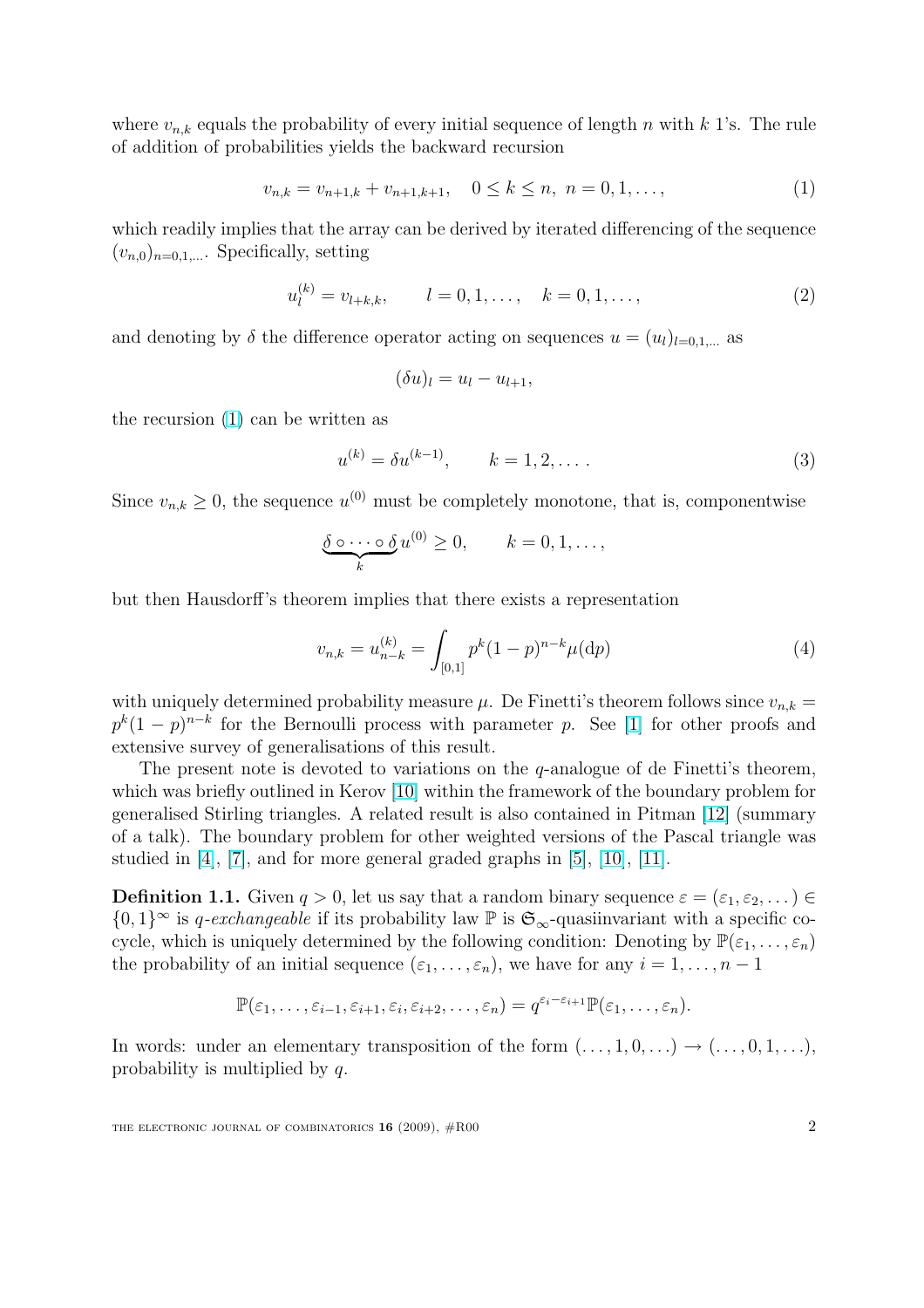<span id="page-2-0"></span>**Theorem 1.2.** Assume  $0 < q < 1$ . There is a bijective correspondence  $\mathbb{P} \leftrightarrow \mu$  between the probability laws  $\mathbb P$  of infinite q-exchangeable binary sequences and the probability measures  $\mu$  on the closed countable set

$$
\Delta_q := \{1, q, q^2, \ldots\} \cup \{0\} \subset [0, 1].
$$

More precisely, a q-exchangeable sequence can be generated in a unique way by first choosing at random a point  $x \in \Delta_q$  distributed according to  $\mu$  and then running a certain q-analogue of the Bernoulli process indexed by x. Each law  $\mathbb P$  is uniquely determined by the infinite triangular array

$$
v_{n,k} := \mathbb{P}(\underbrace{1,\ldots,1}_{k},\underbrace{0,\ldots,0}_{n-k}), \qquad 0 \le k \le n < \infty,
$$
 (5)

which in turn is given by a q-version of formula (4), with [0, 1] being replaced by  $\Delta_q$ (Theorem 3.2). A similar result with switching the roles of 0's and 1's and replacing q by  $q^{-1}$  also holds for  $q > 1$ .

The approach taken in this note is extended to [th](#page-1-0)e real-valued random sequences in our forthc[omin](#page-7-0)g paper [6].

The rest of the note is organized as follows. In Section 2 we introduce the  $q$ -Pascal graph and formulate the  $q$ -exchangeability in terms of certain Markov chains on this graph. In Section 3 w[e fi](#page-15-0)nd a characteristic recursion for the numbers (5), which is a  $q$ -deformation of  $(1)$ , and we prove the main result, equivalent to Theorem 1.2, using the method of [11]. In Section 4 we discuss three examples: two  $q$ -analogues of the Bernoulli process and a  $q$ -an[alo](#page-5-0)gue of Pólya's urn process. Finally, in Section 5, for  $q$  a power of a prime number, we [p](#page-1-0)rovide an interpretation of the theorem in terms of ran[dom](#page-1-0) subspaces in an infini[te-d](#page-15-0)imensional [ve](#page-9-0)ctor space over  $\mathbb{F}_q$ .

# 2 The q-Pascal graph

For  $q > 0$ , the q-Pascal graph is a *weighted* directed graph  $\Gamma(q)$  on the infinite vertex set

$$
\Gamma = \{ (l, k) : l, k = 0, 1, \ldots \}.
$$

Each vertex  $(l, k)$  has two weighted outgoing edges  $(l, k) \rightarrow (l+1, k)$  and  $(l, k) \rightarrow (l, k+1)$ with weights 1 and  $q^l$ , respectively. The vertex set is divided into levels  $\Gamma_n = \{(l, k) :$  $l + k = n$ , so  $\Gamma = \bigcup_{n>0} \Gamma_n$  with  $\Gamma_0$  consisting of the sole root vertex  $(0,0)$ . For a path in Γ connecting two vertices  $(l, k) \in \Gamma_{l+k}$  and  $(\lambda, \varkappa) \in \Gamma_{\lambda+\varkappa}$  we define the weight to be the product of weights of edges along the path. For instance, the weight of  $(2,3) \rightarrow (2,4) \rightarrow$  $(3, 4) \rightarrow (3, 5)$  is  $q^5 = q^2 \cdot 1 \cdot q^3$ . Clearly, such a path exists if and only if  $\lambda \geq l, \, \varkappa \geq k$ .

We shall consider certain transient Markov chains  $S = (S_n)$ , with state-space Γ, which start at the root  $(0,0)$  and move along the directed edges, so that  $S_n \in \Gamma_n$  for every  $n = 0, 1, \ldots$  Thus, a trajectory of S is an infinite directed path in  $\Gamma$  started at the root.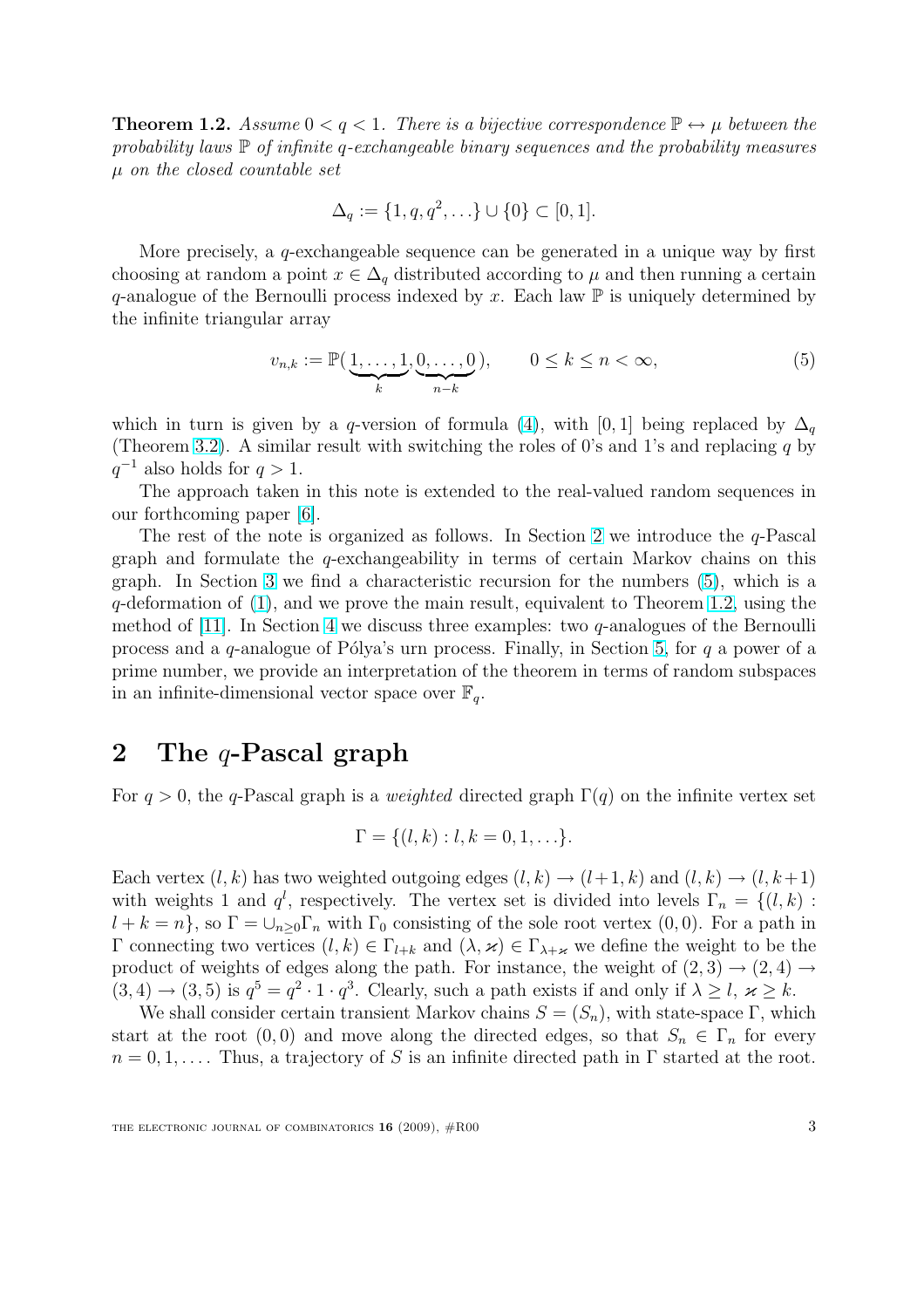Definition 2.1. Adopting the terminology introduced by Vershik and Kerov (see [10]), we say that a Markov chain S on  $\Gamma(q)$  is central if the following condition is satisfied for each vertex  $(n - k, k) \in \Gamma_n$  visited by S with positive probability: given  $S_n = (n - k, k)$ , the conditional probability that S follows each particular path connecting  $(0, 0)$  and  $(n-k, k)$ is proportional to the weight of the path.

**Remark 2.2.** If we only require the centrality condition to hold for all  $(l, k) \in \Gamma_{\nu}$  for fixed  $\nu$ , then we have it satisfied also for all  $(l, k)$  with  $l + k \leq \nu$ . From this it is easy to see that the centrality condition implies the Markov property of S in reversed time  $n = \ldots, 1, 0$ , hence also implies the Markov property in forward time  $n = 0, 1, \ldots$ 

In the special case  $q = 1$  Definition 2.1 means that in the Pascal graph  $\Gamma(1)$  all paths with common endpoints are equally likely.

Recall a bijection between the infinite binary sequences  $(\varepsilon_1, \varepsilon_2, \dots)$  and infinite directed paths in Γ started at the root  $(0, 0)$ . Specifically, given a path, the *n*th digit  $\varepsilon_n$  is given the value 0 or 1 depending on w[heth](#page-2-0)er  $l$  or  $k$  coordinate is increased by 1. Indentifying a path with a sequence  $(n - K_n, K_n)$  (where  $0 \leq K_n \leq n$ ), the correspondence can be written as

$$
K_n = \sum_{j=1}^n \varepsilon_j, \quad \varepsilon_n = K_n - K_{n-1}, \quad n = 1, 2, \dots
$$

**Proposition 2.3.** By virtue of the bijection between  $\{0,1\}^{\infty}$  and the paths in  $\Gamma$ , each qexchangeable sequence corresponds to a central Markov chain on  $\Gamma(q)$ , and vice versa.

Proof. This follows readily from Remark 2.2, Definitions 1.1 and 2.1 and the structure of  $\Gamma(q)$ .  $\Box$ 

We shall use the standard notation

$$
[n] := 1 + q + \ldots + q^{n-1}, \quad [n]! := [1] \cdot [2] \cdots [n], \quad \begin{bmatrix} n \\ k \end{bmatrix} := \frac{[n]!}{[k]![n-k]!}
$$

for  $q$ -integers,  $q$ -factorials and  $q$ -binomial coefficients, respectively, with the usual convenfor q-integers<br>tion that  $\begin{bmatrix} n \\ n \end{bmatrix}$  $\begin{bmatrix} k \\ k \end{bmatrix} = 0$  for  $n < 0$  or  $k < 0$ . Furthermore, we set

$$
(x, q)_k := \prod_{i=0}^{k-1} (1 - xq^i), \quad 1 \le k \le \infty,
$$

with the infinite product  $(k = \infty)$  considered for  $0 < q < 1$ .

The following lemma justifies the name of the graph by relating it to the  $q$ -Pascal triangle of q-binomial coefficients.

**Lemma 2.4.** The sum of weights of all directed paths from the root  $(0,0)$  to a vertex  $(n-k, k)$ , denoted  $d_{n,k}$ , is given by

$$
d_{n,k} = \begin{bmatrix} n \\ k \end{bmatrix} . \tag{6}
$$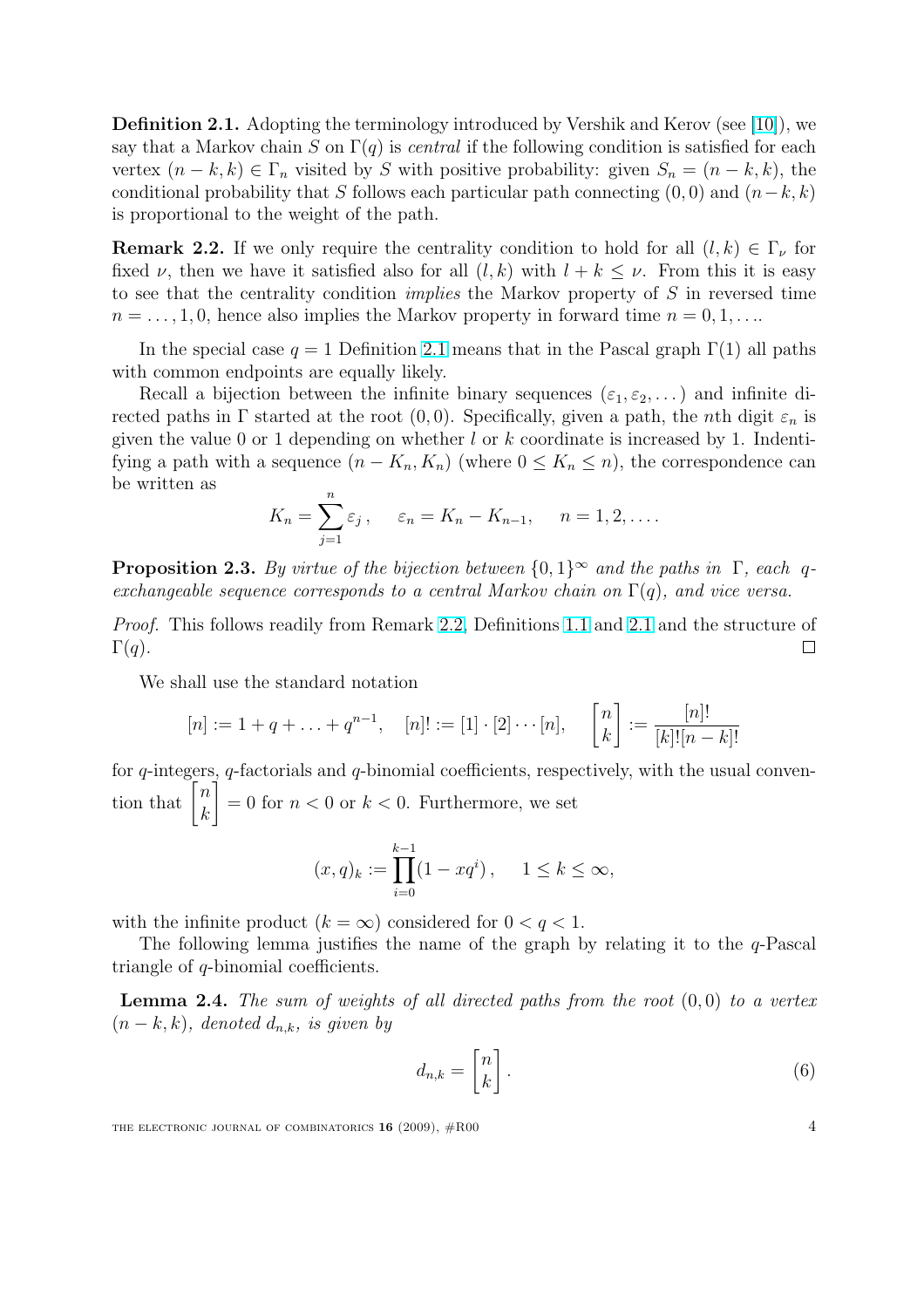<span id="page-4-0"></span>More generally,  $d_{n,k}^{\nu,\varkappa}$ , the sum of weights of all paths connecting two vertices  $(n-k, k)$  and  $(\nu - \varkappa, \varkappa)$  in  $\Gamma$  is given by

$$
d_{n,k}^{\nu,\varkappa} = q^{(\varkappa - k)(n-k)} \begin{bmatrix} \nu - n \\ \varkappa - k \end{bmatrix}.
$$

*Proof.* Note that any path from  $(0, 0)$  to  $(n-k, k)$  has the second component incrementing by 1 on some k edges  $(l_i, i-1) \rightarrow (l_i, i)$ , where  $i = 1, 2, \ldots, k$  and  $0 \leq l_1 \leq \cdots \leq l_k \leq n-k$ , thus the sum of weights is equal to

$$
d_{n,k} = \sum_{0 \le l_1 \le \dots \le l_k \le n-k} q^{l_1 + \dots + l_k}.
$$
 (7)

This array satisfies the recursion

$$
d_{n,k} = q^{n-k} d_{n-1,k-1} + d_{n-1,k}, \qquad 0 < k < n \tag{8}
$$

with the boundary conditions  $d_{n,0} = d_{n,n} = 1$ . On the other hand, it is well known that the array of q-binomial coefficients also satisfies this recursion [9], hence by the uniqueness  $d_{n,k}$  is the q-binomial coefficient. In the like way the sum of weights of paths from  $(n-k, k)$ to  $(\nu - \varkappa, \varkappa)$  is  $\overline{\phantom{a}}$ 

$$
d_{n,k}^{\nu,\varkappa} = \sum_{n-k \le l_1 \le \cdots \le l_{k'} \le \nu - \varkappa} q^{l_1 + \cdots + l_{k'}}, \quad k' := \varkappa - k.
$$

Comparing with (7) we see that this is equal to  $q^{(n-k)k'}\begin{bmatrix} \nu - \varkappa & -\varkappa \\ 0 & \nu \end{bmatrix}$  $k'$ | $\cdot$ 

**Remark 2.5.** Changing  $(l, k)$  to  $(k, l)$  yields the *dual q*-Pascal graph  $\Gamma^*(q)$ , which has the same set of vertices and edges as  $\Gamma(q)$ , but different weights: the edge  $(l, k) \rightarrow (l, k + 1)$ has now weight 1, and the edge  $(l,k) \rightarrow (l+1,k)$  has weight  $q^k$ . The sum of weights of paths in  $\Gamma^*$  from  $(0,0)$  to  $(l,k)$  is again  $(6)$ , which is related to another recursion for q-binomial coefficients,  $d_{n,k} = d_{n-1,k-1} + q^k d_{n-1,k}$ .

Consider the recursion

$$
v_{n,k} = v_{n+1,k} + q^{n-k} v_{n+1,k+1}, \quad \text{with} \quad v_{0,0} = 1,
$$
\n
$$
(9)
$$

which is dual to  $(8)$ , and denote by  $\mathcal V$  the set of nonnegative solutions to  $(9)$ .

#### Proposition 2.6. Formula

$$
\mathbb{P}\{S_n = (n-k,k)\} = d_{n,k}v_{n,k}, \qquad (n-k,k) \in \Gamma
$$

establishes a bijective correspondence  $\mathbb{P} \leftrightarrow v$  between the probability laws of central Markov chains  $S = (S_n)$  on  $\Gamma(q)$  and solutions  $v \in V$  to recursion (9).

THE ELECTRONIC JOURNAL OF COMBINATORICS  $16$  (2009),  $\#R00$  5

 $\Box$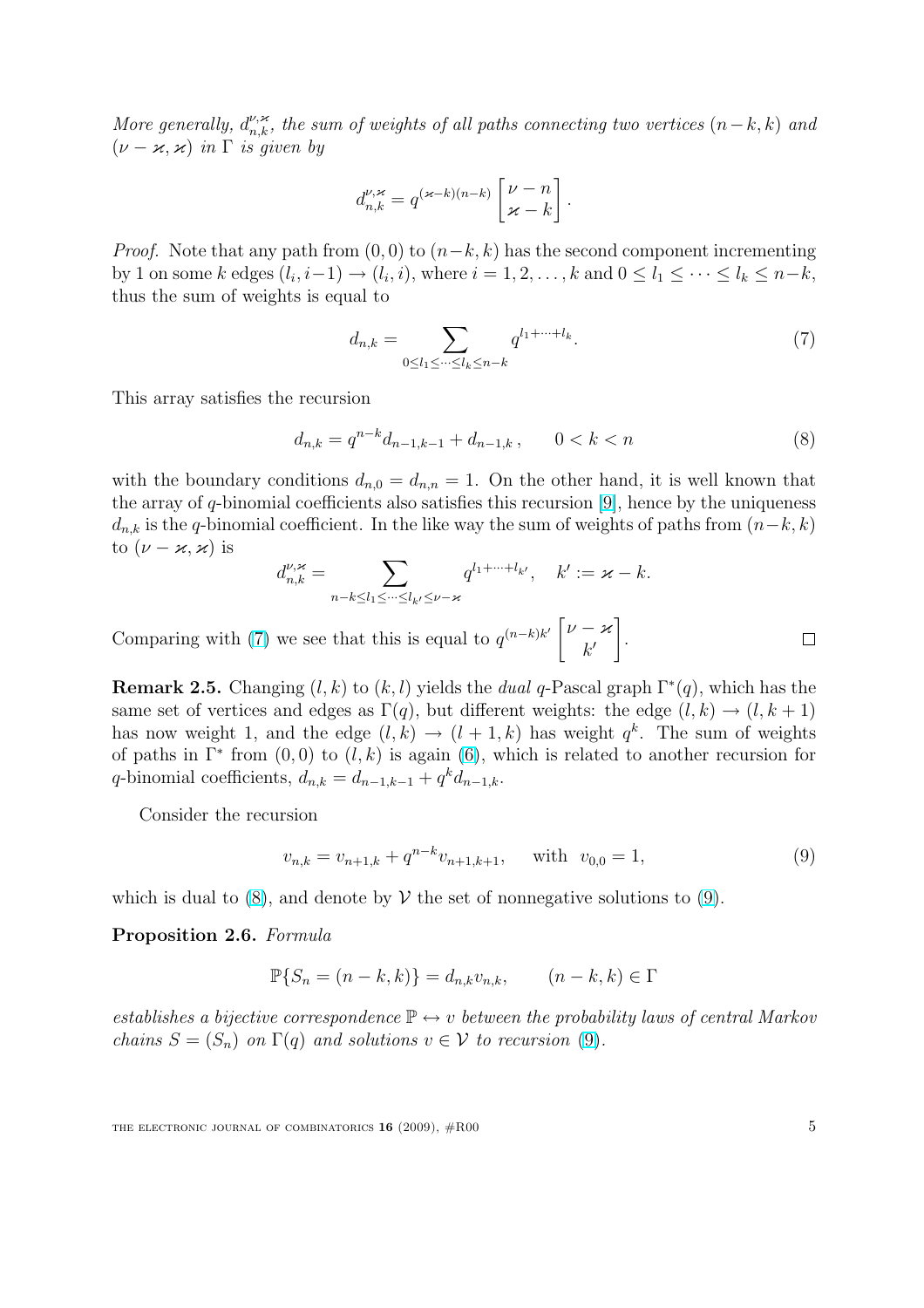<span id="page-5-0"></span>*Proof.* Let S be a central Markov chain on  $\Gamma$  with probability law P. Observe that the property in Definition 2.1 means precisely that the one-step backward transition probabilities (that is, transition probabilities in the inverse time) are of the form

$$
\mathbb{P}\{S_{n-1} = (n-1,k) \mid S_n = (n-k,k)\} = \frac{d_{n-1,k}}{d_{n,k}} = \frac{[n-k]}{[n]}
$$
(10)

$$
\mathbb{P}\{S_{n-1} = (n-1, k-1) \mid S_n = (n-k, k)\} = \frac{d_{n-1,k-1}q^{n-k}}{d_{n,k}} = q^{n-k} \frac{[k]}{[n]}
$$
(11)

for every such S.

Introduce the notation

$$
\tilde{v}_{n,k} := \mathbb{P}\{S_n = (n-k,k)\}, \qquad (n-k,k) \in \Gamma. \tag{12}
$$

Consistency of the distributions of  $S_n$ 's amounts to the rule of total probability

$$
\tilde{v}_{n,k} = \mathbb{P}\{S_n = (n-k,k) \mid S_{n+1} = (n+1-k,k)\}\tilde{v}_{n+1,k} + \mathbb{P}\{S_n = (n-k,k) \mid S_{n+1} = (n-k,k+1)\}\tilde{v}_{n+1,k+1}.
$$
 (13)

Rewriting (13), using (10) and (11), and setting

$$
v_{n,k} = d_{n,k}^{-1} \tilde{v}_{n,k}
$$
\n(14)

we get (9), which means that  $v \in V$ . Thus, we have constructed the correspondence  $\mathbb{P} \mapsto v.$ 

Conversely, start with a solution  $v \in V$  and pass to  $\tilde{v} = (\tilde{v}_{n,k})$  according to (14). For each *n* [con](#page-4-0)sider the measure on  $\Gamma_n$  with weights  $\tilde{v}_{n,0}, \ldots, \tilde{v}_{n,n}$ . Since the weight of the root is 1, it follows from (9) by induction in n that these are probability measures. Again by (9), the marginal measures are consistent with the backward transition probabilities, hence determine the probability law of a central Markov chain on  $\Gamma(q)$ . Thus, we get the inverse correspondence  $v \mapsto \mathbb{P}$ .  $\Box$ 

[By](#page-4-0) virtue of Propositions 2.3 and 2.6, the law of  $q$ -exchangeable infinite binary sequence is determined by some  $v \in V$ , with the entries  $v_{n,k}$  having the same meaning as in (5). In the sequel this law will be sometimes denoted  $\mathbb{P}_v$ .

# [3](#page-2-0) The boundary problem

The set  $V$  is a Choquet simplex, meaning a convex set which is compact in the product topology of the space of functions on  $\Gamma$  and has the property of uniqueness of the barycentric decomposition of each  $v \in V$  over the set of extreme elements of  $V$  (see, e.g., [8, Proposition 10.21]).

The *boundary problem* for the q-Pascal graph amounts to describing extreme nonnegative solutions to the recursion (9). Each extreme solution  $v \in V$  corresponds to ergodic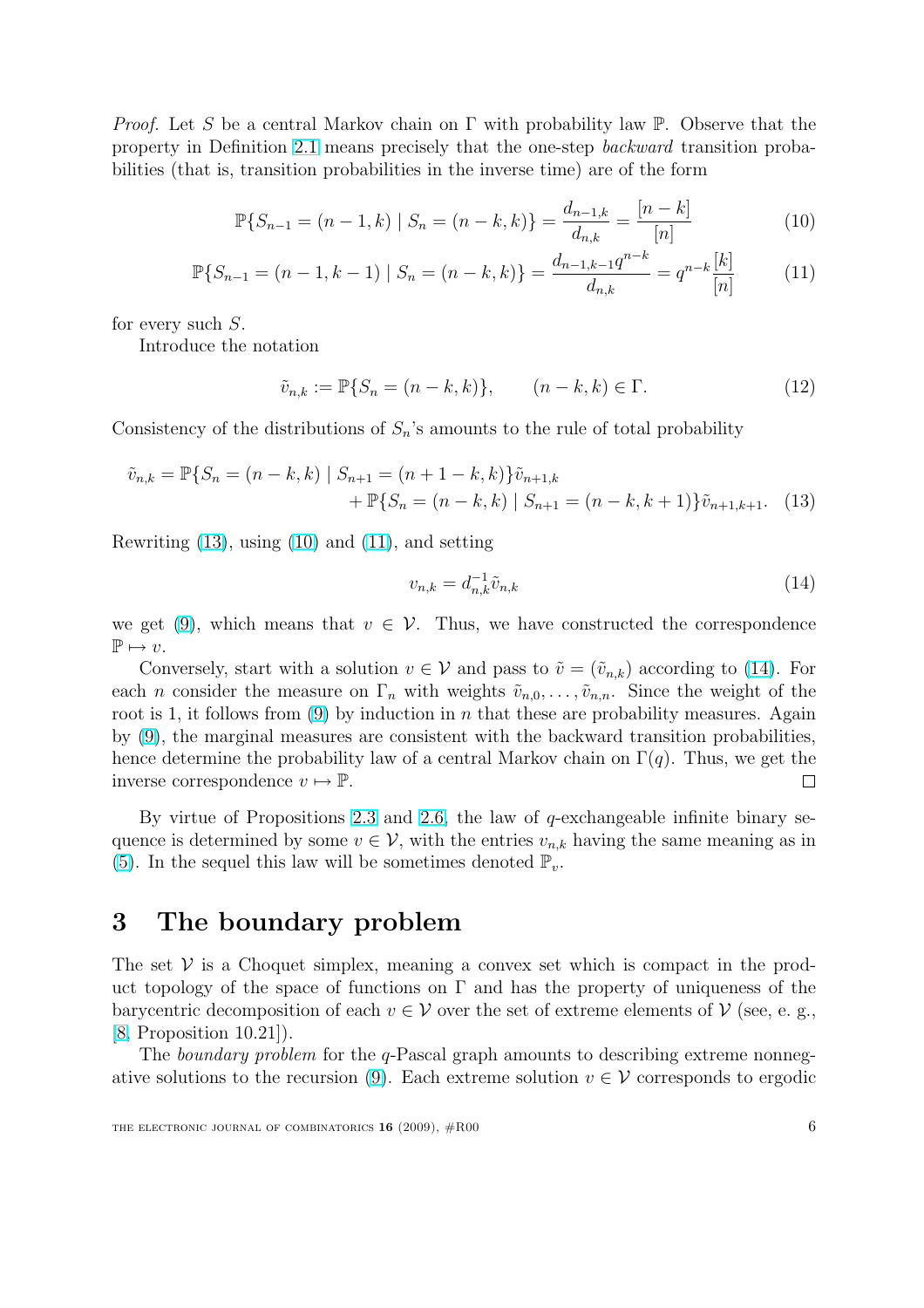<span id="page-6-0"></span>process  $(S_n)$  for which the tail sigma-algebra is trivial. In this context, the set of extremes is also known as the minimal boundary.

With each array  $v \in V$ ,  $v = (v_{n,k})$ , it is convenient to associate another array  $\tilde{v} = (\tilde{v}_{n,k})$ related to v via (14). Clearly, the mapping  $v \leftrightarrow \tilde{v}$  is an isomorphism of two Choquet simplexes V and  $\tilde{\mathcal{V}} = {\tilde{v}}$ . Recall that the meaning of the quantities  $\tilde{v}_{n,k}$  is explained in (12).

A common a[ppro](#page-5-0)ach to the boundary problem calls for identifying a possibly larger *Martin boundary* (see [11], [7], [4] for applications of the method). To this end, we need [to c](#page-5-0)onsider multistep backward transition probabilities, which by Lemma 6 are given by a q-analogue of the hypergeometric distribution

$$
\tilde{v}_{n,k}(\nu,\varkappa) := \mathbb{P}\{S_n = (n-k,k) \mid S_\nu = (\nu - \varkappa, \varkappa)\}
$$

$$
= q^{(\varkappa - k)(n-k)} \left[\frac{\nu - n}{\varkappa - k}\right] \left[\frac{n}{k}\right] / \left[\frac{\nu}{\varkappa}\right], \quad k = 0, \dots, n, \quad (15)
$$

and to examine the limiting regimes for  $\varkappa = \varkappa(\nu)$  as  $\nu \to \infty$ , under which the probabilities (15) converge for all fixed  $(n - k, k) \in \Gamma$ . If the limits exist, the limiting array

$$
\tilde{v}_{n,k} := \lim_{(\nu,\varkappa)} \tilde{v}_{n,k}(\nu,\varkappa)
$$

belongs necessarily to  $\widetilde{\mathcal{V}}$ .

Suppose  $0 < q < 1$  and introduce polynomials

$$
\Phi_{n,k}(x) := q^{-k(n-k)} x^{n-k} (x, q^{-1})_k, \qquad \widetilde{\Phi}_{n,k} = d_{n,k} \Phi_{n,k}, \qquad 0 \le k \le n. \tag{16}
$$

Obviously, the degree of  $\Phi_{n,k}$  is n; we will consider the polynomial as a function on  $\Delta_q$ . Observe also that  $\Phi_{n,k}(x)$  vanishes at points  $x = q^x$  with  $x < k$ , because of vanishing of  $(x, q^{-1})_k$ .

**Lemma 3.1.** Suppose  $0 < q < 1$ , and let in (15) the indices n and k remain fixed, while  $\nu \to \infty$  and  $\varkappa = \varkappa(\nu)$  varies in some way with  $\nu$ . Then the limit of (15) is  $\widetilde{\Phi}_{n,k}(q^{\varkappa})$  if  $\varkappa$ is constant for large enough  $\nu$ . If  $\varkappa \to \infty$  then the limit is  $\Phi_{n,k}(0) = \delta_{n,k}$ .

*Proof.* Assume first  $\varkappa \to \infty$  and show that the limit of (15) is  $\delta_{nk}$ . Since the quantities  $\tilde{v}_{n,k}(\nu,\varkappa)$ , where  $k=0,\ldots,n$ , form a probability distribution, it suffices to check that the limit exists and is equal to 1 for  $k = n$ . In this case the right–hand side of (15) becomes

$$
\prod_{i=1}^n\frac{[\varkappa-n+i]}{[\nu-n+i]}.
$$

Because  $\lim_{m\to\infty} [m] = 1/(1-q)$  for  $q < 1$ , this indeed converges to 1 provided that  $\varkappa \to \infty$ .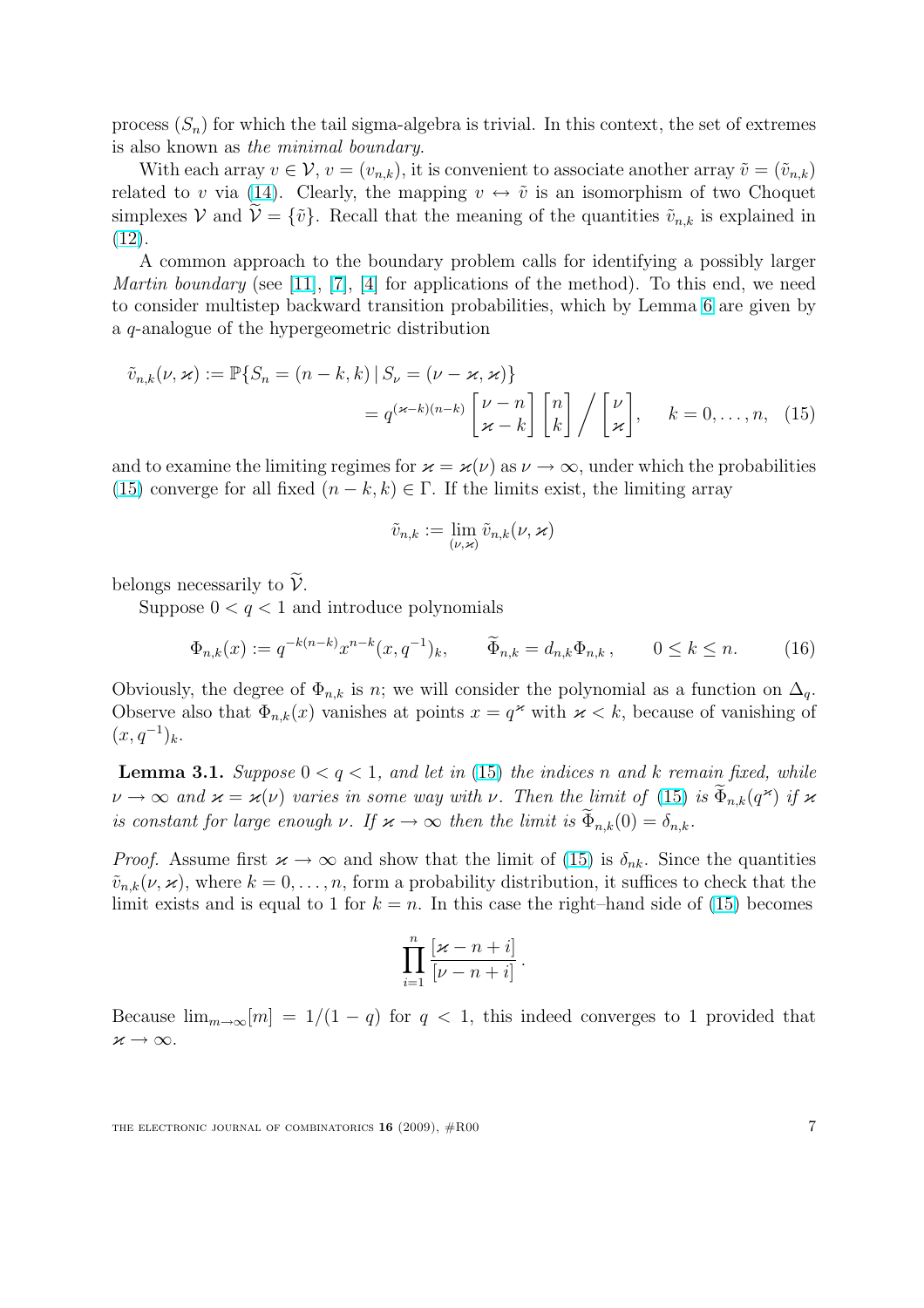<span id="page-7-0"></span>Now suppose  $\varkappa$  is fixed for all large enough  $\nu$ . The right-hand side of (15) is 0 for  $k > \varkappa$ . For  $k \leq \varkappa$  using  $\lim_{m \to \infty} [m-j]!/[m]! = (1-q)^j$  we obtain

$$
\begin{bmatrix} \nu - n \\ \varkappa - k \end{bmatrix} / \begin{bmatrix} \nu \\ \varkappa \end{bmatrix} = \frac{[\nu - n]!}{[\nu]!} \frac{[\nu - \varkappa]!}{[\nu - \varkappa - (n - k)]!} \frac{[\varkappa]!}{[\varkappa - k]!} \longrightarrow \frac{(1 - q)^k [\varkappa]!}{[\varkappa - k]!} = \widetilde{\Phi}_{n,n}(q^{\varkappa}). \tag{17}
$$

Part (i) of the next theorem appeared in [10, Chapter 1, Section 4, Corollary 6]. Kerov pointed out that the proof could be concluded from the Kerov-Vershik 'ring theorem' (see [5, Section 8.7]), but did not give details.

For  $\mu$  a measure, we shall write  $\mu(x)$  ins[tead](#page-15-0) of  $\mu({x})$ , meaning atomic mass at x.

**Theorem 3.2.** Assume  $0 < q < 1$ .

(i) The formulas

$$
\tilde{v}_{n,k} = \sum_{x \in \Delta_q} \tilde{\Phi}_{n,k}(x) \mu(x), \qquad v_{n,k} = \sum_{x \in \Delta_q} \Phi_{n,k}(x) \mu(x)
$$

establish a linear homeomorphism between the set  $\tilde{V}$  (respectively, V) and the set of all probability measures  $\mu$  on  $\Delta_q$ .

(ii) Given  $\tilde{v} \in \tilde{\mathcal{V}}$ , the corresponding measure  $\mu$  is determined by

$$
\mu(q^{\varkappa}) = \lim_{\nu \to \infty} \tilde{v}_{\nu, \varkappa}, \qquad \varkappa = 0, 1, \ldots; \qquad \mu(0) = 1 - \sum_{\varkappa \in \{0, 1, \ldots\}} \mu(q^{\varkappa}).
$$

*Proof.* As in [11], the assertions (i) and (ii) are consequences of the following claims (a), (b) and (c).

(a) For each  $\nu = 0, 1, 2, \ldots$ , the vertex set  $\Gamma_{\nu}$  is embedded into  $\Delta_{q}$  via the map  $(\nu, \varkappa) \mapsto q^{\varkappa}$ . [Ob](#page-15-0)serve that, as  $\nu \to \infty$ , the image of  $\Gamma_{\nu}$  in  $\Delta_q$  expands and in the limit exhausts the whole set  $\Delta_q$ , except point 0, which is a limit point. In this sense,  $\Delta_q$  is approximated by the sets  $\Gamma_{\nu}$  as  $\nu \to \infty$ .

(b) The multistep backward transition probabilities (15) converge to  $\widetilde{\Phi}_{n,k}(q^{\varkappa})$ , for  $0 \leq \varkappa \leq \infty$ , in the regimes described by Lemma 3.1.

(c) The linear span of the functions  $\Phi_{n,k}(x)$ ,  $(n-k, k) \in \Gamma$ , is the space of all polynomials, so that it is dense in the Banach space  $C(\Delta_q)$ .  $\Box$ 

Note that part (ii) of the theorem can be rep[hras](#page-6-0)ed as follows: given  $\tilde{v} \in \tilde{\mathcal{V}}$ , consider the probability distribution on  $\Gamma_n$  determined by  $\tilde{v}_{n,\bullet}$  and take its pushforward under the embedding  $\Gamma_{\nu} \hookrightarrow \Delta_q$ . The resulting probability measure on  $\Delta_q$  weakly converges to  $\mu$  as  $n \to \infty$ .

Corollary 3.3. For  $0 < q < 1$  we have:

THE ELECTRONIC JOURNAL OF COMBINATORICS  $16$  (2009),  $\#R00$  8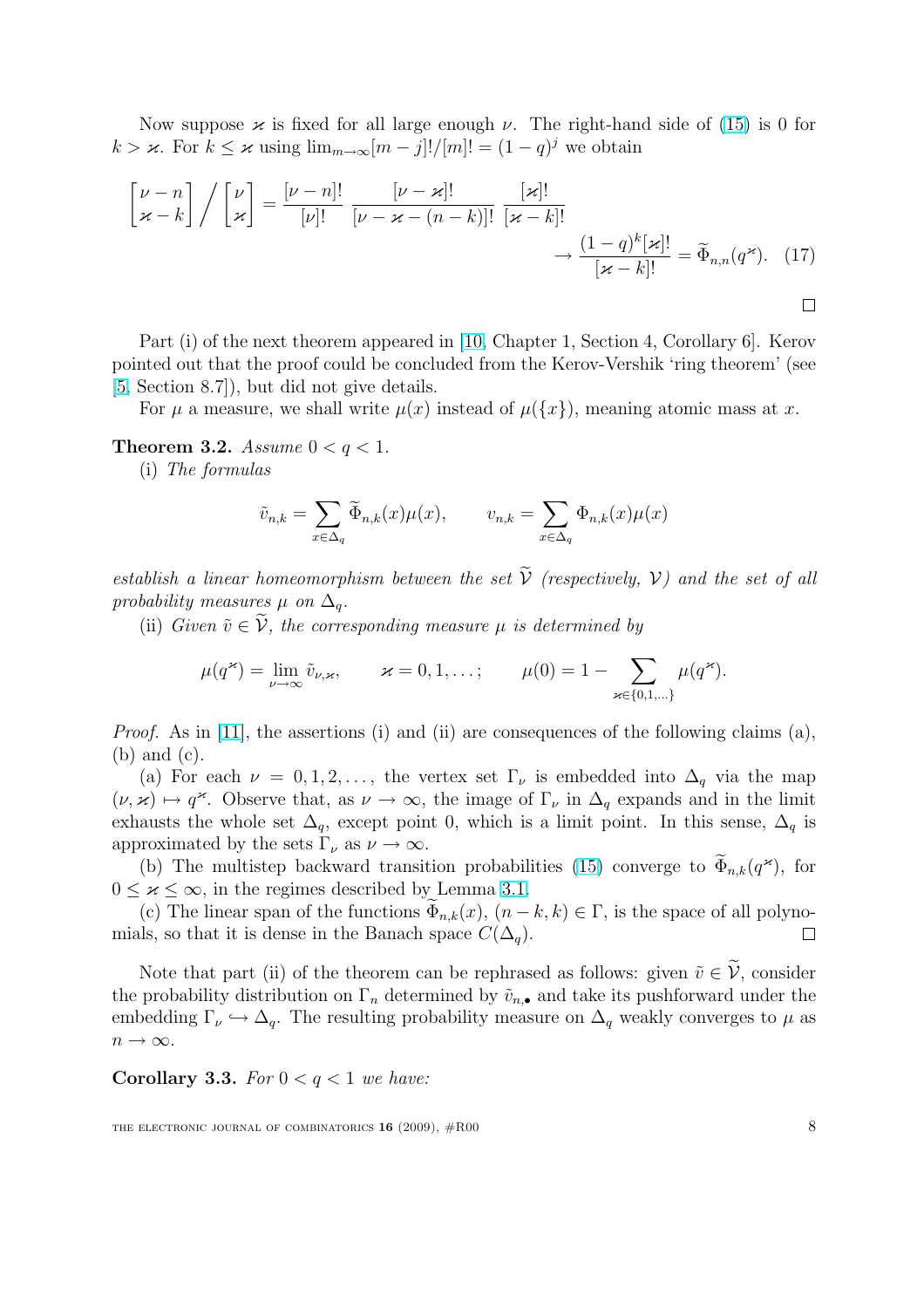(i) The extreme elements of V are parameterised by the points  $x \in \Delta_q$  and have the form

$$
v_{n,k} = \Phi_{n,k}(x), \qquad 0 \le k \le n. \tag{18}
$$

(ii) The Martin boundary of the graph  $\Gamma(q)$  coincides with its minimal boundary and can be identified with  $\Delta_q \subset [0,1]$  via the function  $v \mapsto v_{1,0}$ .

*Proof.* All the claims are immediate. We only comment on the fact the parameter  $x \in \Delta_q$ is recovered as the value of  $v_{1,0}$ : this holds because  $\Phi_{1,0}(x) = x$ .  $\Box$ 

Letting  $q \to 1$  we have a phase transition: the discrete boundary  $\Delta_q$  becomes more and more dense and eventually fills the whole of  $[0, 1]$  at  $q = 1$ .

As is seen from (16), the polynomial  $\Phi_{n,k}(x)$  can be viewed as a q-analogue of the polynomial  $x^{n-k}(1-x)^k$ , so that (18) is a q-analogue of (4). Keep in mind that  $x = q^{\infty}$ is a counterpart of  $1 - p$ , the probability of  $\varepsilon_1 = 0$ . The following q-analogue of the Hausdorff problem o[f m](#page-6-0)oments emerges. Introduce a modified difference operator acting on sequences  $u = (u_l)_{l=0,1,\dots}$  as

$$
(\delta_q u)_l = q^{-l}(u_l - u_{l+1}), \qquad l = 0, 1, \dots.
$$

Corollary 3.4. Assume  $0 < q < 1$ . A real sequence  $u = (u_l)_{l=0,1,...}$  with  $u_0 = 1$  is a moment sequence of a probability measure  $\mu$  supported by  $\Delta_q \subset [0,1]$  if and only if u is 'q-completely monotone' in the sense that for every  $k = 0, 1, \ldots$  we have componentwise

$$
\underbrace{\delta_q \circ \cdots \circ \delta_q}_{k} u \geq 0, \qquad k = 0, 1, \dots
$$

*Proof.* Using the notation  $v_{l+k,k} = u_l^{(k)}$  $\binom{k}{l}$  as in (2), we see that the recursion (9) is equivalent to  $u^{(k)} = \delta_q u^{(k-1)}$ , cf. (3). Then we use the fact that  $\Phi_{n,0}(x) = x^n$  and repeat in the reverse order the argument of Section 1.  $\Box$ 

#### The case  $q > 1$ .

This case can be readily redu[ced](#page-0-0) to the case with parameter  $0 < \bar{q} < 1$ , where  $\bar{q} := q^{-1}$ . It is convenient to adopt a more detailed notation  $[n]_q$  for the q-integers.

**Lemma 3.5.** For every  $q > 0$ ,  $\bar{q} = q^{-1}$ , the backward transition probabilities (10), (11) for the graph  $\Gamma(q)$  and the dual graph  $\Gamma^*(\bar{q})$  are the same.

*Proof.* Indeed, by virtue of  $(10)$ ,  $(11)$ , this is reduced to the equality

$$
\frac{[n-k]_q}{[n]_q} = \bar{q}^k \frac{[n-k]_{\bar{q}}}{[n]_{\bar{q}}}.
$$

The lemma implies that the boundary problem for  $q > 1$  can be treated by passing to  $q^{-1}$  < 1 and changing  $(l, k)$  to  $(k, l)$ . In terms of the binary encoding of the path, this means switching 0's with 1's.

Kerov [10, Chapter 1, Section 2.2] gives more examples of 'similar' graphs, which have different edge weights but the same backward transition probabilities.

 $\Box$ 

THE ELECTRONIC JOURNAL OF COMBINATORICS  $16$  (2009),  $\#R00$  9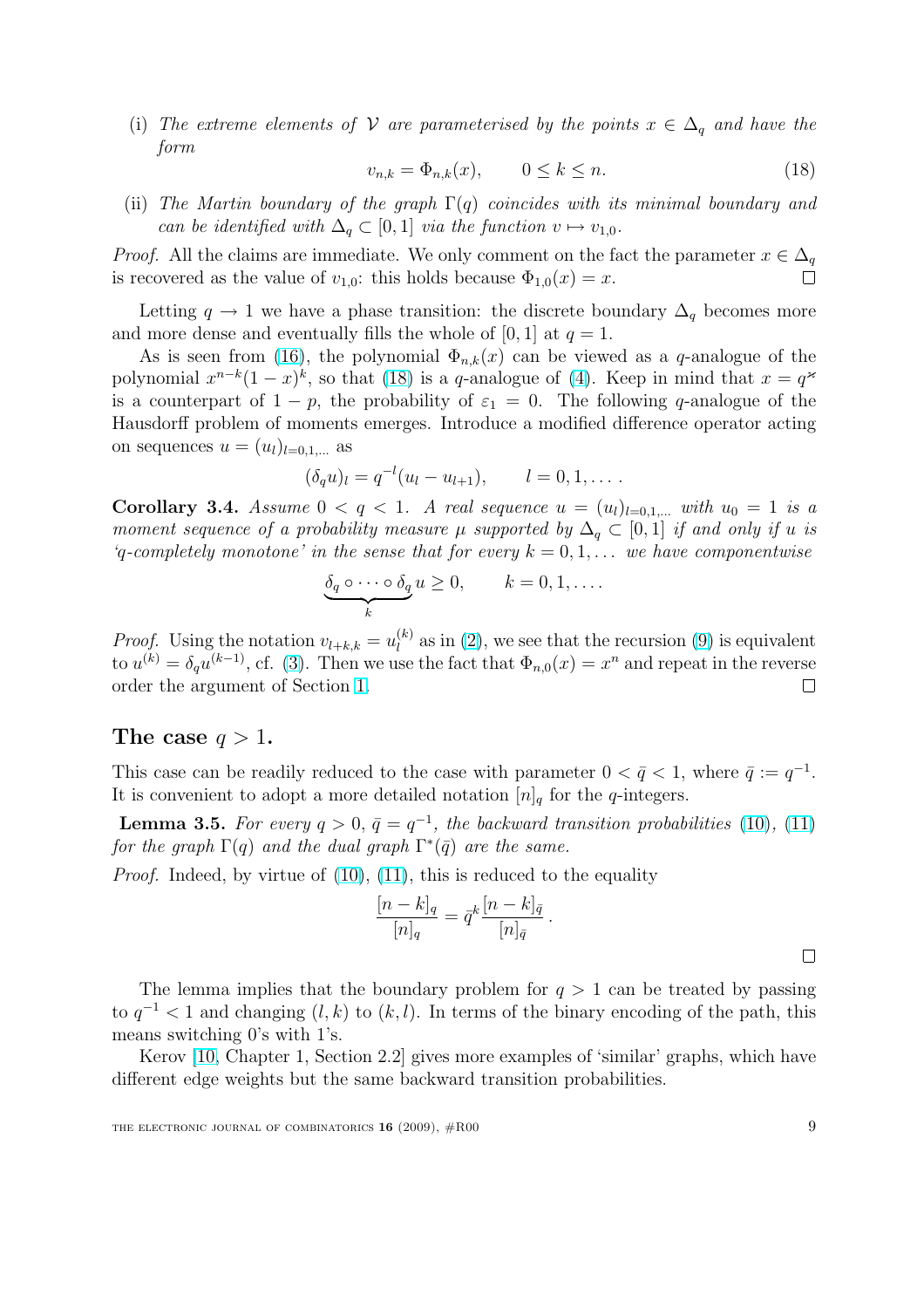# <span id="page-9-0"></span>4 Examples

#### A q-analogue of the Bernoulli process.

Our first example is a description of the extreme q-exchangeable infinite binary sequences.

With each infinite binary sequence we associate some T-sequence  $(T_0, T_1, T_2, \dots)$  of nonnegative integers, where  $T_j$  is the length of jth run of 0's. That is to say,  $T_0$  is the number of 0's before the first 1,  $T_1$  is the number of 0's between the first and second 1's,  $T_2$  is the number of 0's between the second and third 1's, and so on. Clearly, this is a bijection, i.e. a binary sequence can be recovered from its T-sequence as

$$
(\underbrace{0,\ldots,0}_{T_0},1,\underbrace{0,\ldots,0}_{T_1},1,\underbrace{0,\ldots,0}_{T_2},1,\ldots).
$$

If  $q = 1$ , then the Bernoulli process with parameter p has a simple description in terms of the associated random T-sequence: all  $T_i$  are independent and have the same geometric distribution with parameter  $1 - p$ .

**Proposition 4.1.** Assume  $0 < q < 1$ . For  $x \in \Delta_q$ , let  $v(x) = (v_{n,k}(x))$  be the extreme element of V corresponding to x. Consider q-exchangeable infinite binary sequence  $\varepsilon =$  $(\varepsilon_1, \varepsilon_2, \dots)$  under the probability law  $\mathbb{P}_{v(x)}$  and let  $(T_0, T_1, \dots)$  be the associated random T-sequence.

(i) If  $x = q^x$  with  $x = 1, 2, \ldots$  then  $T_0, \ldots, T_{x-1}$  are independent,  $T_x \equiv \infty$ , and  $T_i$ has geometric distribution with parameter  $q^{\varkappa-i}$  for  $0 \leq i \leq \varkappa - 1$ .

(ii) If  $x = 1$  then  $T_0 \equiv \infty$ , which means that with probability one  $\varepsilon$  is the sequence  $(0, 0, ...)$  of only 0's.

(iii) If  $x = 0$  then  $T_0 \equiv T_1 \equiv \cdots \equiv 0$ , which means that with probability one  $\varepsilon$  is the sequence  $(1, 1, \ldots)$  of only 1's.

*Proof.* Consider the central Markov chain  $S = (S_n)$  corresponding to the extreme element  $v(q^{\varkappa})$ . Computing the forward transition probabilities, from (18) and (10), for  $0 \leq k \leq \varkappa$ we have

$$
\mathbb{P}\{S_{n+1} = (n+1-k,k) \mid S_n = (n-k,k)\}
$$

$$
= \frac{(q^{n+1-k}-1)}{(q^n-1)} \frac{d_{n+1,k} \Phi_{n+1,k}(q^*)}{d_{n,k} \Phi_{n,k}(q^*)} = q^{*-k}.
$$
 (19)

This implies (i) and (ii). In the limit case  $x = 0$  corresponding to  $\varkappa \to +\infty$ , the above probability equals 0, which entails (iii).  $\Box$ 

The analogy with the Bernoulli process is evident from the above description of the binary sequence  $\varepsilon(q^*)$ . Moreover, the Bernoulli process appears as a limit. Indeed, fix  $p \in (0, 1)$  and suppose  $\varkappa$  varies with q, as  $q \uparrow 1$ , in such a way that

$$
\varkappa \sim \frac{-\log(1-p)}{1-q}.
$$

THE ELECTRONIC JOURNAL OF COMBINATORICS  $16$  (2009),  $\#R00$  10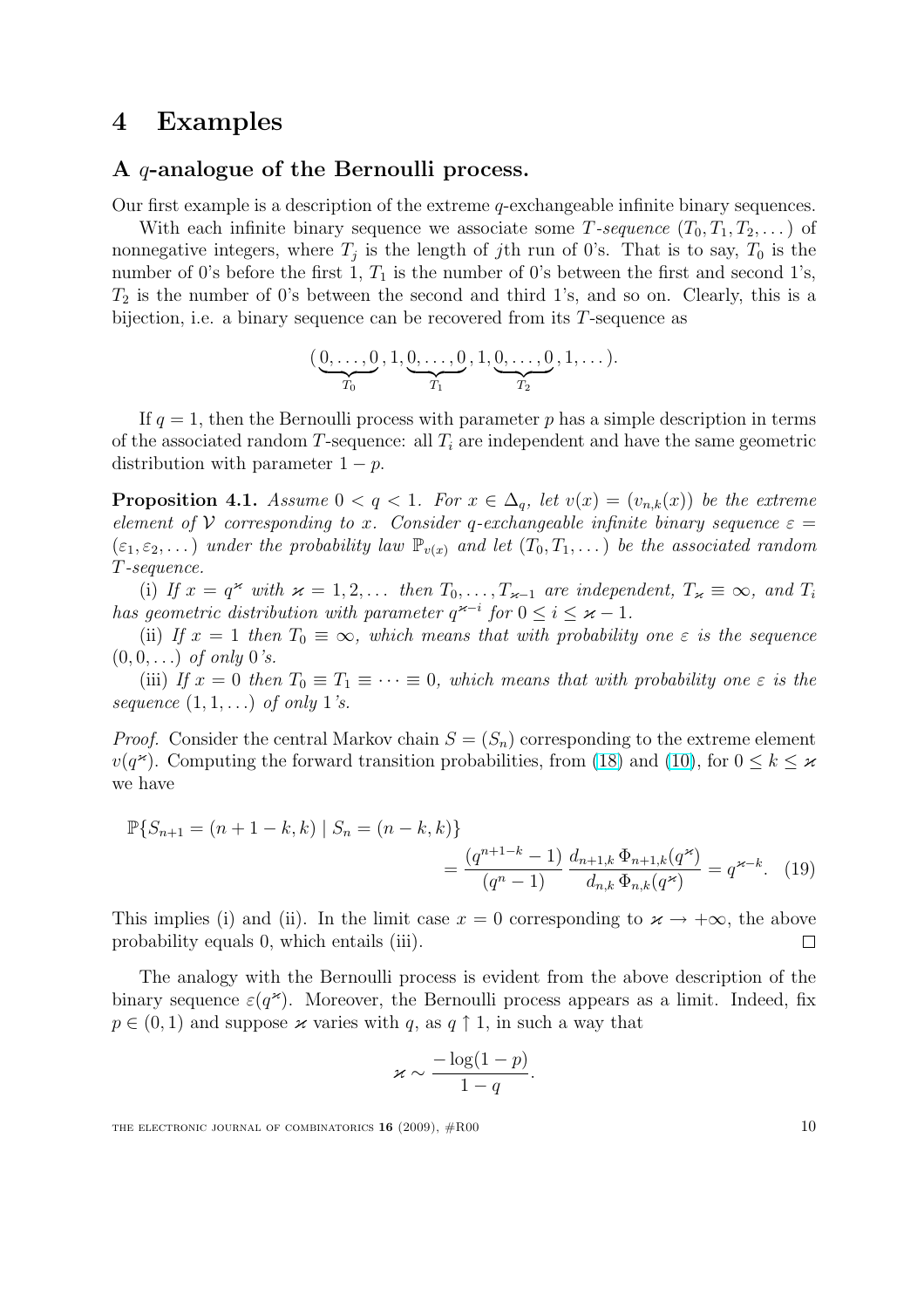In this limiting regime,  $q^{\varkappa-k} \to 1-p$  for every k, hence  $(T_0, T_1, \dots)$  weakly converges to an infinite sequence of i.i.d. geometric variables with parameter  $1-p$ , and the random binary sequence  $\varepsilon(q^*)$  converges in distribution to the Bernoulli process with the frequency of 0's equal to  $1 - p$ .

#### Another *q*-analogue of Bernoulli process.

Following [10], another q-analogue of Bernoulli process is suggested by the  $q$ -binomial formula (see [9]) ·  $\overline{a}$ 

$$
(-\theta, q)_n = \sum_{k=0}^n q^{k(k-1)/2} \begin{bmatrix} n \\ k \end{bmatrix} \theta^k.
$$

For  $\theta \in [0,\infty]$  we define a probability law  $\mathbb{P}_{w^{\theta}}$  for  $S = (S_n)$  by setting

$$
w_{n,k}^{\theta} := \frac{\theta^k q^{k(k-1)/2}}{(-\theta, q)_n}, \quad \mathbb{P}_{w^{\theta}}\{S_n = (n-k, k)\} := d_{n,k} w_{n,k}^{\theta}, \quad (n, k) \in \Gamma. \tag{20}
$$

Checking (9) is immediate. Computing forward transition probabilities,

$$
\mathbb{P}_{w^{\theta}}\{S_{n+1} = (n+1-k,k) \mid S_n = (n-k,k)\} = 1/(1+\theta q^n),
$$

shows tha[t u](#page-4-0)nder  $\mathbb{P}_{w^{\theta}}$  the process  $S_n = (n - K_n, K_n)$  has independent inhomogeneous increments, with probability  $\theta q^{n-1}/(1 + \theta q^{n-1})$  for increment  $K_n - K_{n-1} = 1$ . For  $q = 1$ we are back to the ergodic Bernoulli process, but for  $0 < q < 1$  the process is not extreme. To obtain the barycentric decomposition of  $w^{\theta}$  over extremes,

$$
w^{\theta} = \sum_{0 \leq \varkappa \leq \infty} v^{\varkappa} \mu(q^{\varkappa}),
$$

we can apply Theorem  $3.2(ii)$  to compute from  $(20)$ 

$$
\mu(q^{\varkappa}) = \lim_{n \to \infty} \mathbb{P}_{w^{\theta}} \{ S_n = (n - \varkappa, \varkappa) \} = \frac{1}{(-\theta, q)_{\infty}} \frac{q^{\varkappa(\varkappa - 1)/2} \theta^{\varkappa}}{(1 - q)^{\varkappa} [\varkappa]!}.
$$

This measure  $\mu$  may be viewed as a q-analogue of the Poisson distribution.

#### A  $q$ -analogue of Pólya's urn process.

The conventional Pólya's urn process is described in  $[3, Section 7.4]$ . Here we provide its natural deformation.

Fix  $a, b > 0$  and  $0 < q < 1$ . Consider the Markov chain  $(S_n)$  on  $\Gamma$  with the forward transition probabilities from  $(n-k, k)$  to  $(n+1-k, k)$  and from  $(n-k, k)$  to  $(n-k, k+1)$ given by

$$
\frac{[b+n-k]}{[a+b+n]} \quad \text{and} \quad \frac{[a+k]}{[a+b+n]} q^{n-k+b},
$$

THE ELECTRONIC JOURNAL OF COMBINATORICS  $16$  (2009),  $\#R00$  11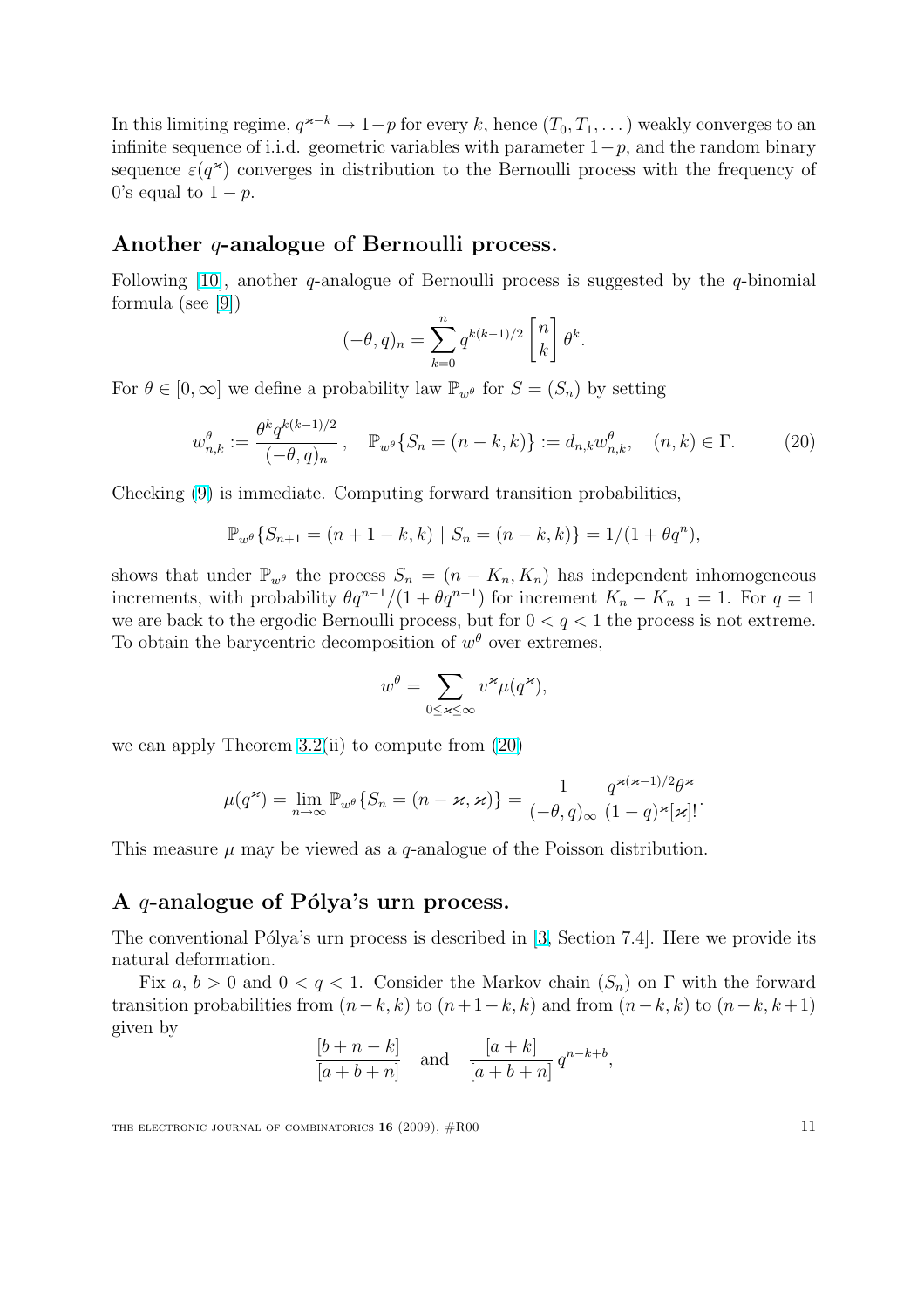<span id="page-11-0"></span>respectively. Then the distribution at time  $n$  is

$$
\mathbb{P}\{S_n = (n-k,k)\} = \begin{bmatrix} n \\ k \end{bmatrix} q^{bk} \times \frac{[a][a+1]\cdots[a+k-1][b][b+1]\cdots[b+n-k-1]}{[a+b][a+b+1]\cdots[a+b+n-1]}.
$$
 (21)

Checking consistency (9) is easy. The conventional Pólya's urn process appears in the limit  $q \to 1$ . The corresponding probability measure  $\mu$  is computable from Theorem  $3.2(ii)$  as

$$
\lim_{n\to\infty}\mathbb{P}\{S_n=(n-\varkappa,\varkappa)\}
$$

For  $a = 1$ , the limit distribution of the coordinate  $\varkappa$  is geometric with parameter  $1 - q<sup>b</sup>$ . [For](#page-7-0) general a, b we obtain a measure on  $\Delta_q$ 

$$
\mu(q^{\varkappa})=\frac{(q^a,q)_{\varkappa}(q^b,q)_{\infty}}{(q,q)_{\varkappa}(q^{a+b};q)_{\infty}}\,q^{\varkappa b},\qquad q^{\varkappa}\in\Delta_q,
$$

which may be viewed as a  $q$ -analogue of the beta distribution on [0, 1].

### 5 Grassmannians over a finite field

For q a power of a prime number, let  $\mathbb{F}_q$  be the Galois field with q elements. Define  $V_n$ to be the *n*-dimensional space of sequences  $(\xi_1, \xi_2, \ldots)$  with entries from  $\mathbb{F}_q$ , which satisfy  $\xi_i = 0$  for  $i > n$ . The spaces  $\{0\} = V_0 \subset V_1 \subset V_2 \subset \ldots$  comprise a complete flag, and the union  $V_{\infty} := \bigcup_{n\geq 0} V_n$  is a countable, infinite-dimensional space over  $\mathbb{F}_q$ .

By the *Grassmannian* Gr( $V_{\infty}$ ) we mean the set of all vector subspaces  $X \subseteq V_{\infty}$ . Likewise, for  $n \geq 0$  let  $\text{Gr}(V_n)$  be the set of all vector subspaces in  $V_n$ , with  $\text{Gr}(V_0)$  being a singleton. Consider the projection  $\pi_{n+1,n} : Gr(V_{n+1}) \to Gr(V_n)$  which sends a subspace of  $V_{n+1}$  to its intersection with  $V_n$ .

**Lemma 5.1.** There is a canonical bijection  $X \leftrightarrow (X_n)$  between the Grassmannian  $Gr(V_{\infty})$  and the set of sequences  $(X_n \in Gr(V_n), n \geq 0)$  satisfying the consistency condition  $X_n = \pi_{n+1,n}(X_{n+1})$  for each n.

*Proof.* Indeed, the mapping  $X \mapsto (X_n)$  is given by setting  $X_n = X \cap V_n$  for each n, while the mapping  $(X_n) \mapsto X$  is defined by  $X = \cup X_n$ .  $\Box$ 

The lemma shows that  $Gr(V_{\infty})$  can be identified with a projective limit of the finite sets  $Gr(V_n)$ , the projections being the maps  $\pi_{n+1,n}$ . Using this identification we endow  $Gr(V_{\infty})$  with the corresponding topology, in which  $Gr(V_{\infty})$  becomes a totally disconnected compact space. For  $X \in Gr(V_\infty)$ , a fundamental system of its neighborhoods is comprised of the sets of the form  $\{X' \in \text{Gr}(V_{\infty}) : X'_n = X_n\}$ , where  $n = 1, 2, \dots$ .

Let  $\mathscr{G}_n = GL(n, \mathbb{F}_q)$  be the group of invertible linear transformations of the space  $V_n$ , realised as the group of transformations of  $V_\infty$  which may only change the first n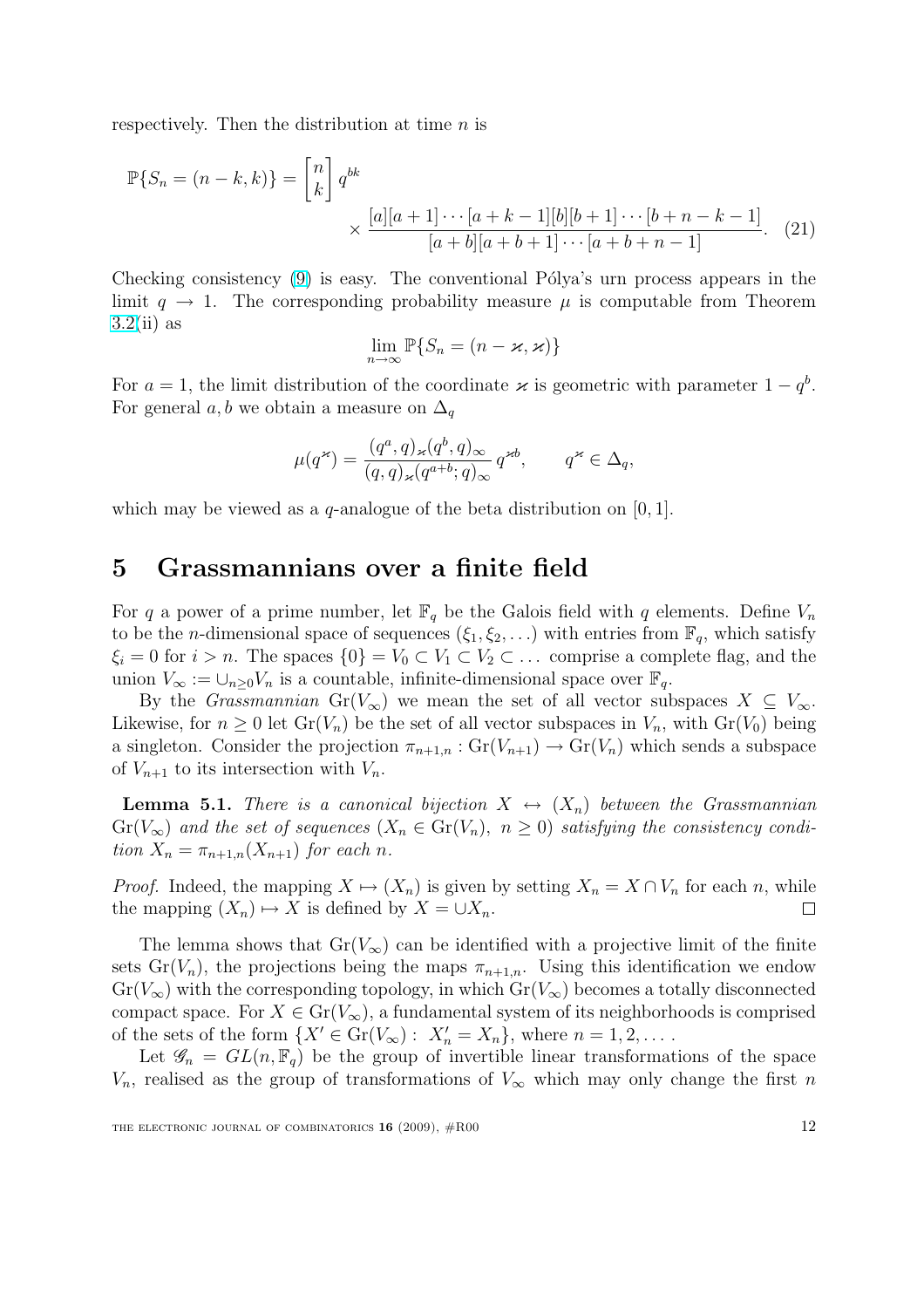coordinates. We have then  $\{e\} = \mathscr{G}_0 \subset \mathscr{G}_1 \subset \mathscr{G}_2 \subset \ldots$  and we define  $\mathscr{G}_{\infty} := \bigcup \mathscr{G}_n$ . The countable group  $\mathscr{G}_{\infty}$  consists of infinite invertible matrices  $(g_{ij})$ , such that  $g_{ij} = \delta_{ij}$  for large enough  $i + j$ . The group  $\mathscr{G}_{\infty}$  acts on  $V_{\infty}$  hence also acts on  $Gr(V_{\infty})$ .

A probability distribution on  $Gr(V_{\infty})$  defines a random subspace of  $V_{\infty}$ . We look at random subspaces of  $V_{\infty}$  whose distribution is invariant under the action of  $\mathscr{G}_{\infty}$ . Observe that the action of  $\mathscr{G}_n$  splits  $Gr(V_n)$  into orbits

$$
G(n,k) = \{ X \in \text{Gr}(V_n), \dim X = k \}, \ \ 0 \le k \le n,
$$

where  $\#G(n,k) = d_{n,k}$  is the number of k-dimensional subspaces of  $V_n$ . Therefore, a probability distribution on  $Gr(V_{\infty})$  is  $\mathscr{G}_{\infty}$ -invariant if and only if the conditional distribution on each  $G(n, k)$  is uniform.

It must be clear that this setting of 'q-exchangeability' of linear spaces is analogous to the framework of de Finetti's theorem: exchangeability of a random binary sequence means that the conditional measure is uniform on sequences of length n with  $k$  1's. See [1], [2] for more on symmetries and sufficiency.

Lemma 5.2. Formula

$$
\tilde{v}_{n,k} = P\{X \in \operatorname{Gr}(V_{\infty}) : X \cap V_n \in G(n,k)\}, \quad (n,k) \in \Gamma
$$

establishes a linear homeomorphism between  $\widetilde{V}$  and  $\mathscr{G}_{\infty}$ -invariant probability measures on the Grassmannian  $Gr(V_{\infty})$ .

*Proof.* We first spell out more carefully the remark before the lemma. Consider projections

$$
\pi_{\infty,n}: \mathrm{Gr}(V_{\infty}) \to \mathrm{Gr}(V_n), \qquad X \mapsto X \cap V_n, \quad X \in \mathrm{Gr}(V_{\infty}), \quad n = 1, 2, \dots.
$$

If P is a Borel probability measure on the space  $Gr(V_{\infty})$ , then, for any n, the pushforward  $P_n := \pi_{\infty,n}(P)$  is a probability measure on  $\mathrm{Gr}(V_n)$ , and the measures  $P_n$  are consistent with respect to the projections  $\pi_{n+1,n}$ , that is,

$$
P_n = \pi_{n+1,n}(P_{n+1}), \qquad n = 0, 1, 2, \dots.
$$

Conversely, if a sequence  $(P_n)$  of probability measures is consistent, then it determines a probability measure P on  $Gr(V_\infty)$ . Moreover, P is  $\mathscr{G}_\infty$ -invariant if and only if each  $P_n$ is  $\mathscr{G}_n$ -invariant. Next, observe that if  $P_n$  is a  $\mathscr{G}_n$ -invariant probability measure, then it assigns the same weight to each k-dimensional space  $X_n \in G(n, k)$ ; let us denote this weight by  $v_{n,k}$ .

Fix  $X_n \in G(n,k)$ . We claim that there are precisely  $q^{n-k} + 1$  subspaces  $X_{n+1} \in$  $Gr(V_{n+1})$  such that  $X_{n+1} \cap V_n = X_n$ : one subspace from  $G(n+1,k)$  and  $q^{n-k}$  subspaces from  $G(n+1, k+1)$ . Indeed, dim  $X_{n+1}$  equals either k or  $k+1$ . In the former case  $X_{n+1} = X_n$ , while in the latter case  $X_{n+1}$  is spanned by  $X_n$  and a nonzero vector from  $V_{n+1} \setminus V_n$ . Such a vector is defined uniquely up to a scalar multiple and addition of an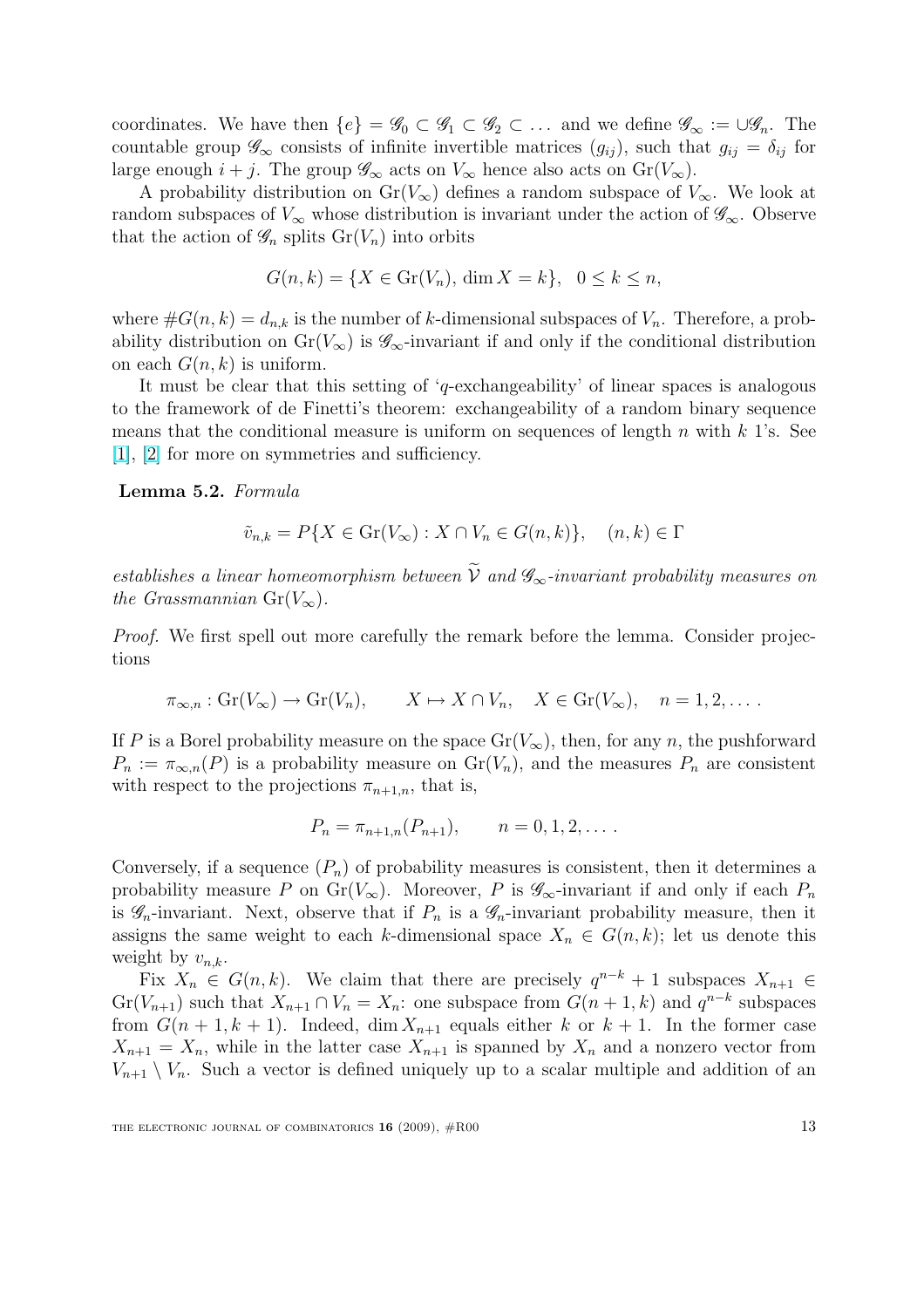arbitrary vector from  $X_n$ . Therefore, the number of options is equal to the number of lines in  $V_{n+1}/X_n$  not contained in  $V_n/X_n$ , which equals

$$
\frac{q^{n+1-k}-1}{q-1} - \frac{q^{n-k}-1}{q-1} = q^{n-k}.
$$

Now, let P be a  $\mathscr{G}_{\infty}$ -invariant probability measure on  $Gr(V_{\infty})$ , with projections  $(P_n)$ specified by the corresponding array of weights  $v = (v_{n,k})$ . Then the relations  $P_n =$  $\pi_{n+1,n}(P_{n+1})$  together with the dimension computation imply that v satisfies (9).

Conversely, given  $v \in V$ , we can construct a sequence  $(P_n)$  of measures such that  $P_n$ lives on  $Gr(V_n)$ , is invariant under  $\mathscr{G}_n$  and agrees with  $P_{n+1}$  under  $\pi_{n+1,n}$ . Since  $P_0$ , which lives on a singleton, is obviously a probability measure, we obtain by induction [th](#page-4-0)at all  $P_n$ are probability measures. Taking their projective limit we get a  $\mathscr{G}_{\infty}$ -invariant probability measure P on  $Gr(V_{\infty})$ .  $\Box$ 

Rephrasing Theorem 3.2 we have from the lemma

**Corollary 5.3.** The ergodic  $\mathscr{G}_{\infty}$ -invariant probability measures on  $Gr(V_{\infty})$  are parameterised by  $\varkappa \in \{0, 1, \ldots, \infty\}$ . For  $\varkappa = 0$  the measure is the Dirac mass at  $V_{\infty}$ , for  $\varkappa = \infty$ it is the Dirac mass at  $V_0$ [,](#page-7-0) and for  $0 < \varkappa < \infty$  the measure is supported by the set of subspaces of  $V_{\infty}$  of codimension  $\varkappa$ .

The following random algorithm describes explicitly the dynamics of the growing space  $X_n \in \mathrm{Gr}(V_n)$  as n varies, under the ergodic measure with parameter  $\varkappa$ . Recall the notation  $\bar{q} = q^{-1}$ . Start with  $X_0 = V_0$ . With probability  $\bar{q}^*$  choose  $X_1 = V_1$ , and with probability  $1 - \bar{q}^{\infty}$  choose  $X_1 = X_0$ . Suppose  $X_n \subseteq V_n$  has been constructed and has dimension  $n - k$ with  $k \leq \varkappa$ . Then let  $X_{n+1} = X_n$  with probability  $1 - \bar{q}^{\varkappa - k}$ , and with probability  $\bar{q}^{\varkappa - k}$ choose uniformly at random a nonzero vector  $\xi \in V_{n+1} \setminus V_n$  and let  $X_{n+1}$  be the linear span of  $X_n$  and  $\xi$ .

#### Duality.

We finish with a dual version of our construction. Let  $V^{\infty}$  denote the set of all sequences  $\eta = (\eta_1, \eta_2, \dots)$  with entries from  $\mathbb{F}_q$ . This is again a vector space over  $\mathbb{F}_q$ , strictly larger than  $V_{\infty}$  since we do not require  $\eta$  to have finitely many nonzero entries. That is to say,  $V^{\infty}$  is just the infinite product space  $(\mathbb{F}_q)^{\infty}$ , which we endow with the product topology. Let  $Gr(V^{\infty})$  denote the set of all *closed* subspaces  $Y \subseteq V^{\infty}$ . A dual version of Lemma 5.1 says that such subspaces  $Y$  are in a bijective correspondence with the sequences  $(Y_n \in \mathrm{Gr}(V_n), n \geq 0)$  such that  $Y_n = \pi'_{n+1,n}(Y_{n+1})$ , where  $\pi'_{n+1,n}$  is induced by the projection map  $V_{n+1} \to V_n$  which sets the  $(n+1)$ th coordinate of a vector  $\xi \in V_{n+1}$ equal to 0. [Th](#page-11-0)e branching of  $G(n, k)$ 's under these projections corresponds to the graph  $\Gamma^*(q^{-1})$ .

Lemma 5.4. The operation of passing to the orthogonal complement with respect to the bilinear form

$$
\langle \xi, \eta \rangle := \sum_{i=1}^{\infty} \xi_i \eta_i, \qquad \xi \in V_{\infty}, \quad \eta \in V^{\infty},
$$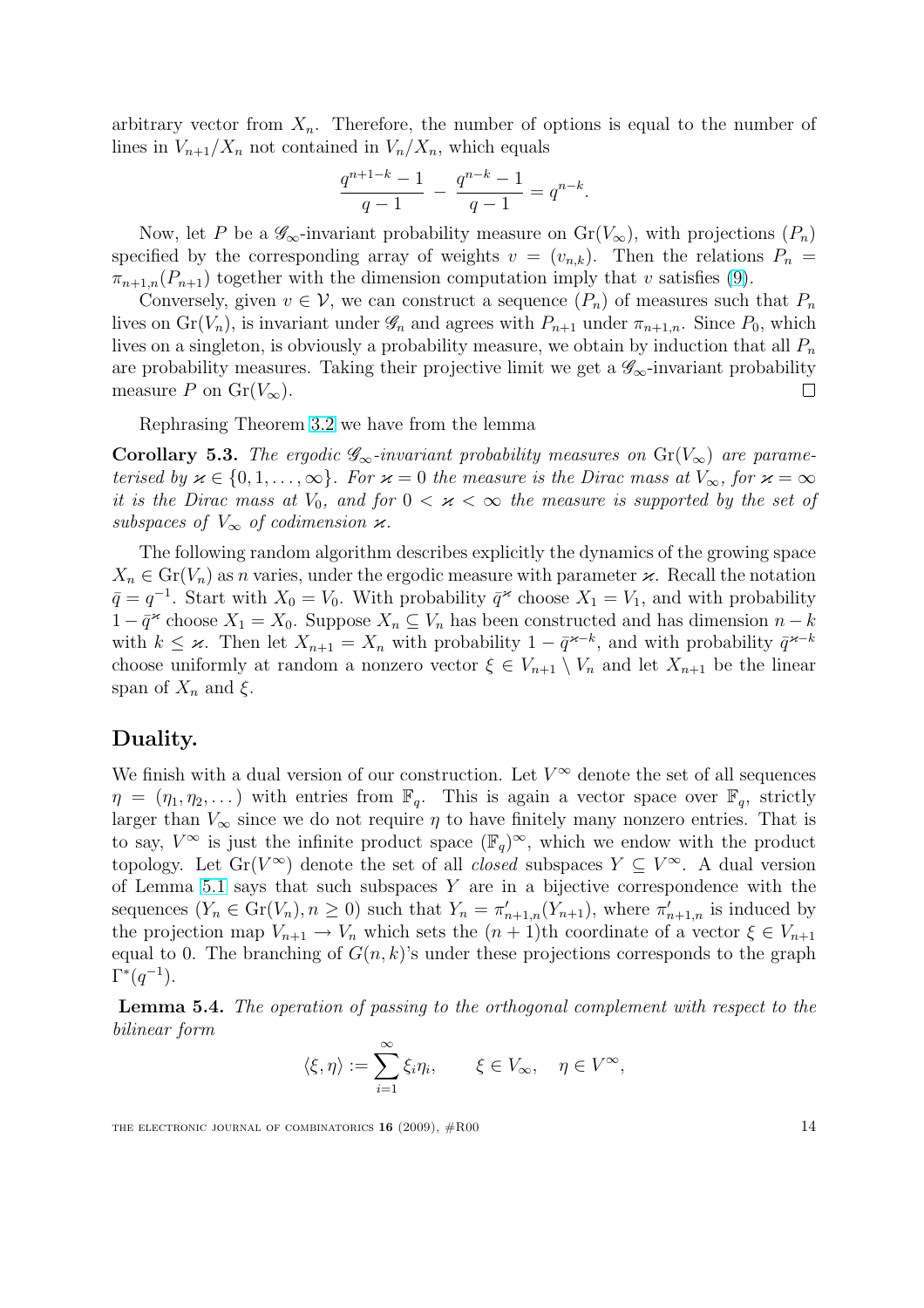<span id="page-14-0"></span>is a bijection  $Gr(V_{\infty}) \leftrightarrow Gr(V^{\infty})$ .

*Proof.* First of all, note that the bilinear form is well defined, because the coordinates  $\xi_i$  of  $\xi \in V_{\infty}$  vanish for *i* large enough. This form determines a bilinear pairing  $V_{\infty} \times V^{\infty} \to \mathbb{F}_q$ . We claim that it brings the spaces  $V_{\infty}$  and  $V^{\infty}$  into duality, where  $V^{\infty}$  is viewed as a vector space with nontrivial topology defined above, and the topology on  $V_{\infty}$  is discrete.

Indeed, it is evident that the pairing is nondegenerate and that any linear functional on  $V_{\infty}$  is given by a vector of  $V^{\infty}$ . A minor reflection also shows that, conversely, any continuous linear functional on  $V^{\infty}$  is given by a vector from  $V_{\infty}$ . Thus, the spaces  $V_{\infty}$  and  $V^{\infty}$  are indeed dual to one another. They are also dual as commutative locally compact topological groups: one is discrete and the other is compact.

Using the duality, it is readily checked that if X is an arbitrary subspace in  $V_{\infty}$ , then its orthogonal complement  $X^{\perp}$  is a closed subspace in  $V^{\infty}$ , whose orthogonal complement  $(X^{\perp})^{\perp}$  coincides with X. Likewise, starting with a closed subspace  $Y \subseteq V^{\infty}$ , we have  $Y^{\perp} \subseteq V_{\infty}$  and  $(Y^{\perp})^{\perp} = Y$ . Thus, the operation of taking the orthogonal complement is a bijection.  $\Box$ 

The group  $\mathscr{G}_{\infty}$  acts on both  $V_{\infty}$  and  $V^{\infty}$  and preserves the pairing between these vector spaces. Under the identification  $Gr(V^{\infty}) = Gr(V_{\infty})$ , the group  $\mathscr{G}_{\infty}$  acts by homeomorphisms on this compact space. In the dual picture, the ergodic measures with  $\varkappa < \infty$  live on the set of *κ*-dimensional subspaces of  $V^{\infty}$ . The case  $\varkappa = \infty$  corresponds then to the zero subspace in  $V_{\infty}$  (or the full space  $V^{\infty}$ ). There is a simple explanation why we have to fix codimension in the  $V_{\infty}$ -picture and dimension in the  $V^{\infty}$ -picture, and not vice versa. Namely, the subspaces in  $V_{\infty}$  of fixed nonzero finite dimension form a countable set, which is a single  $\mathscr{G}_{\infty}$ -orbit, and such a  $\mathscr{G}_{\infty}$ -space cannot carry a finite invariant measure.

# References

- [1] D. J. Aldous, *Exchangeability and related topics*. In: Ecole d'été de probabilités de Saint-Flour, XIII—1983, Lecture Notes in Math., 1117 (1985), 1–198. Springer, Berlin.
- [2] P. Diaconis and D. Freedman, Partial exchangeability and sufficiency. In: J. K. Ghosh and J. Roy (Eds). Statistics: Applications and New Directions; Proceedings of the Indian Statistical Institute Golden Jubilee International Conference; Sankhya A. Indian Statistical Institute, 1984, 205–236.
- [3] W. Feller (1971), An Introduction to Probability Theory and its Applications, Vol. II, Wiley, NY.
- [4] A. Gnedin and G. Olshanski, The boundary of the Eulerian number triangle. Moscow Mathematical Journal 6 (2006), 461–465.
- [5] A. Gnedin and G. Olshanski, Coherent random permutations with descent statistic and the boundary problem for the graph of zigzag diagrams. Intern. Math. Res. Notices 2006 (2006), Article ID 51968, 1–39.